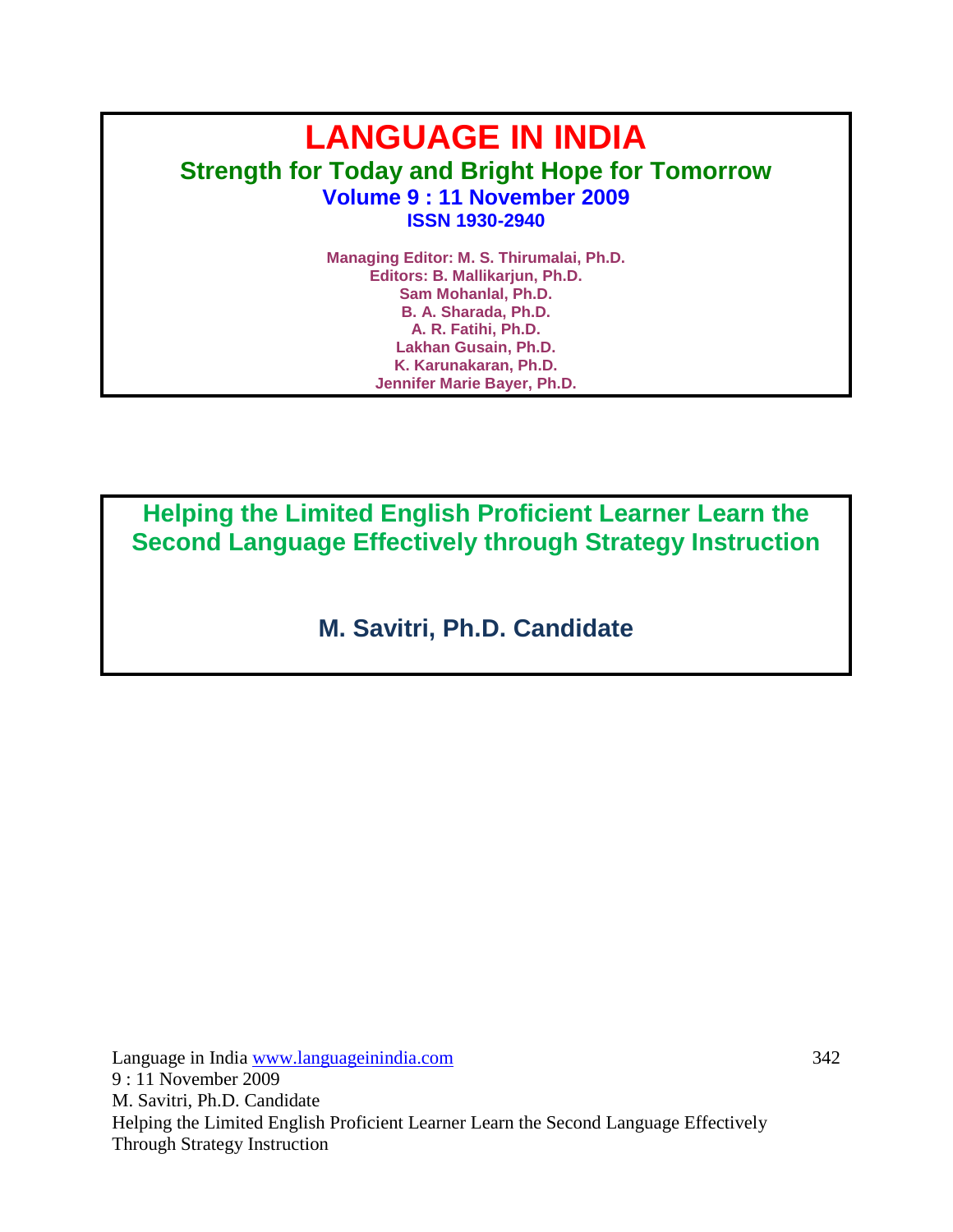# **Helping the Limited English Proficient Learner Learn the Second Language Effectively through Strategy Instruction**

# **M. Savitri, Ph.D. Candidate**

## **Abstract**

The paper discusses the characteristic features of Limited English Proficient students and offers suggestions on how such students can be helped in the language classroom, assisted by the research efforts from Applied Linguistics.

# **English in India**

In the pre-independence period, resistance towards British rule was reflected on the use of language also. People who used English words and mixed English phrases and sentences in their speech in Indian languages were termed as people with no patriotic feeling. After independence, when English was accepted as an international language, there has been an ever-increasing demand for learning English as a tool for communication at all levels. The educated and the sophisticated class recognize the important role of English in different spheres of activity and patronize the language with great force. Thereby the language has now established its supremacy over the native languages. This development exert pressure on the language teaching people to deliver need-based courses to all learners to suit their appropriate demands, which lead to reform and restructure the entire language teaching system.

# **Limited English Proficiency – A Definition**

As defined in Title VII of America's Schools Act of 1994 (Public Law 103-382), a student is Limited English Proficient if he or she "has sufficient difficulty speaking, reading, writing, or understanding the English language and whose difficulties may deny such individual the opportunity to learn successfully in classrooms where the language of instruction is English".

# **Limited English Proficient student**

Limited English Proficiency (LEP) refers to a range of linguistic ability that extends from having no knowledge of English to having some English language skills, but not adequate enough to participate in an all English academic setting. Besides the term *Limited English Proficiency*, there are other terms that are used to refer to students with limited English skills. Some of these are *slow learners*, *false beginners*, and *the English language learner* (ELL).

Language in India www.languageinindia.com 343 9 : 11 November 2009 M. Savitri, Ph.D. Candidate Helping the Limited English Proficient Learner Learn the Second Language Effectively Through Strategy Instruction A Limited English Proficiency student is one who comes from a non-English background and whose difficulties in the language impairs his/her ability to perform in the other subjects also in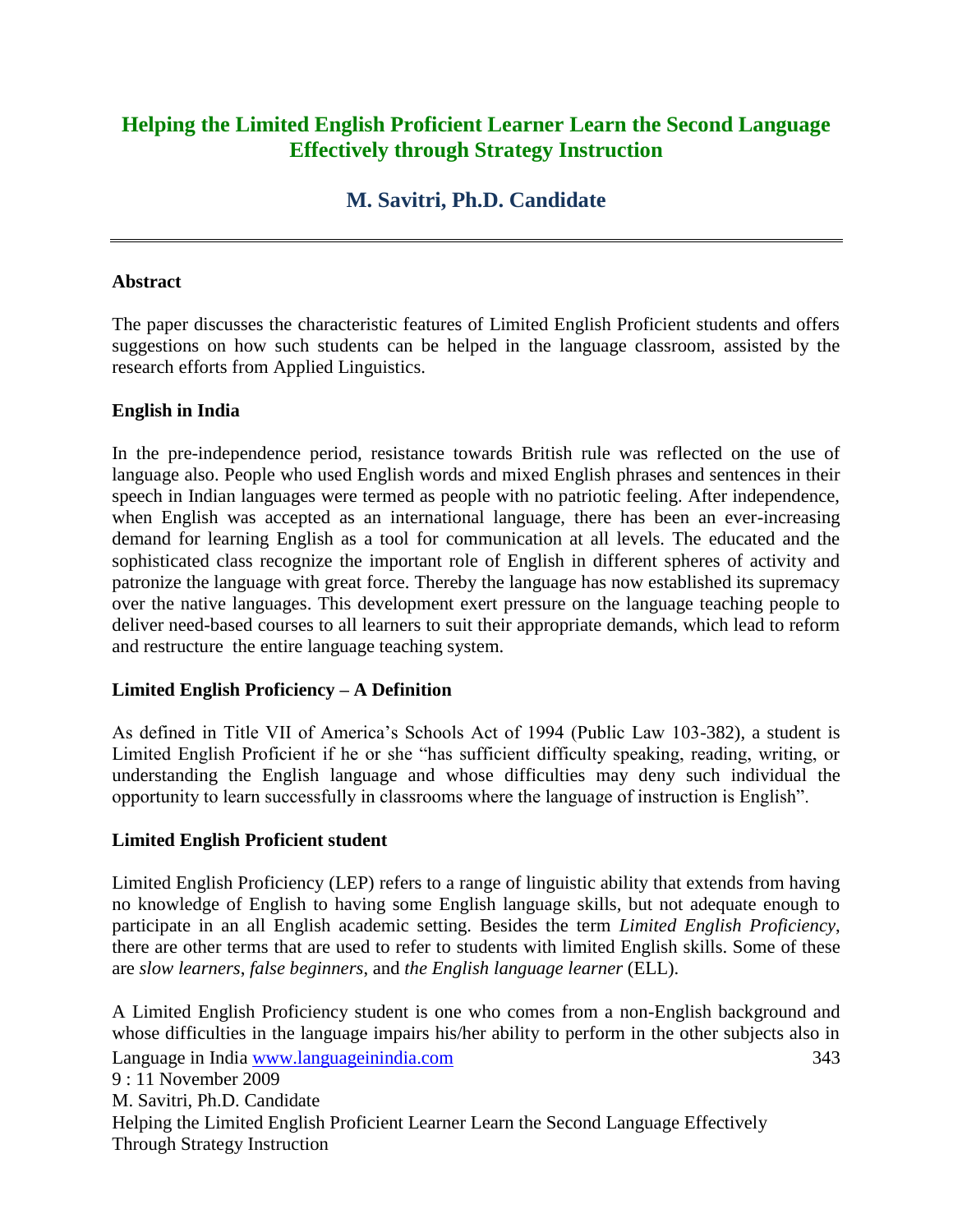all English medium schools. Students are termed Limited English Proficient only when they join colleges and universities where the medium of instruction is English. That is why the disparity between a LEP student and the others is seen prominently only in the tertiary level.

# **No Basis of Lack of Intelligence**

A Limited English Proficiency student is not one with stunted intelligence. In many cases these students have records of academic success. Their only limitation is that they cannot demonstrate their knowledge in English. This limitation in a student means that he or she requires extra help in the form of suitable materials and methods to help them become fluent in English.

A Limited English Proficient student may be a doctorate or a school dropout. The only common feature they share is their limited proficiency in English. This makes it difficult to make any generalizations about limited English proficiency students.

## **A Challenge to Incorporate**

Incorporating students with Limited English Proficiency into classrooms is challenging for the teacher because many of these students possess characteristics that are associated with low educational achievement. To name a few: poor academic preparation, lack of exposure to content material, low social status, poor attendance and poverty. This group of students has special needs that must be addressed to by the teacher. These difficulties may become serious over time if instruction is not modified to address the students' specific needs.

#### **The Limited English Proficient Student in India**

In India, learners come from both mother-tongue medium schools and English medium schools to the tertiary level. There is a wide gap among the students in their performance at the lower levels of education. On the one hand, we have a set of students who were taught in the English medium schools right from their kindergarten. On the other, we have a set of students who took their education through their vernacular. The former has a good exposure to English for fourteen years whereas the latter has learnt English only as a second language. The educational needs of the former group of students are very different from the latter group of learners.

At this juncture they enter the tertiary level of education where the medium is English. To bridge the gap between the two sets of learners, a different situation to meet the challenges is to be identified. The teachers are faced with the challenge of determining an appropriate teaching method in a context like this.

The second set of students which we were discussing hitherto can be referred as Limited English Proficient students.

Language in India www.languageinindia.com 344 9 : 11 November 2009 M. Savitri, Ph.D. Candidate Helping the Limited English Proficient Learner Learn the Second Language Effectively Through Strategy Instruction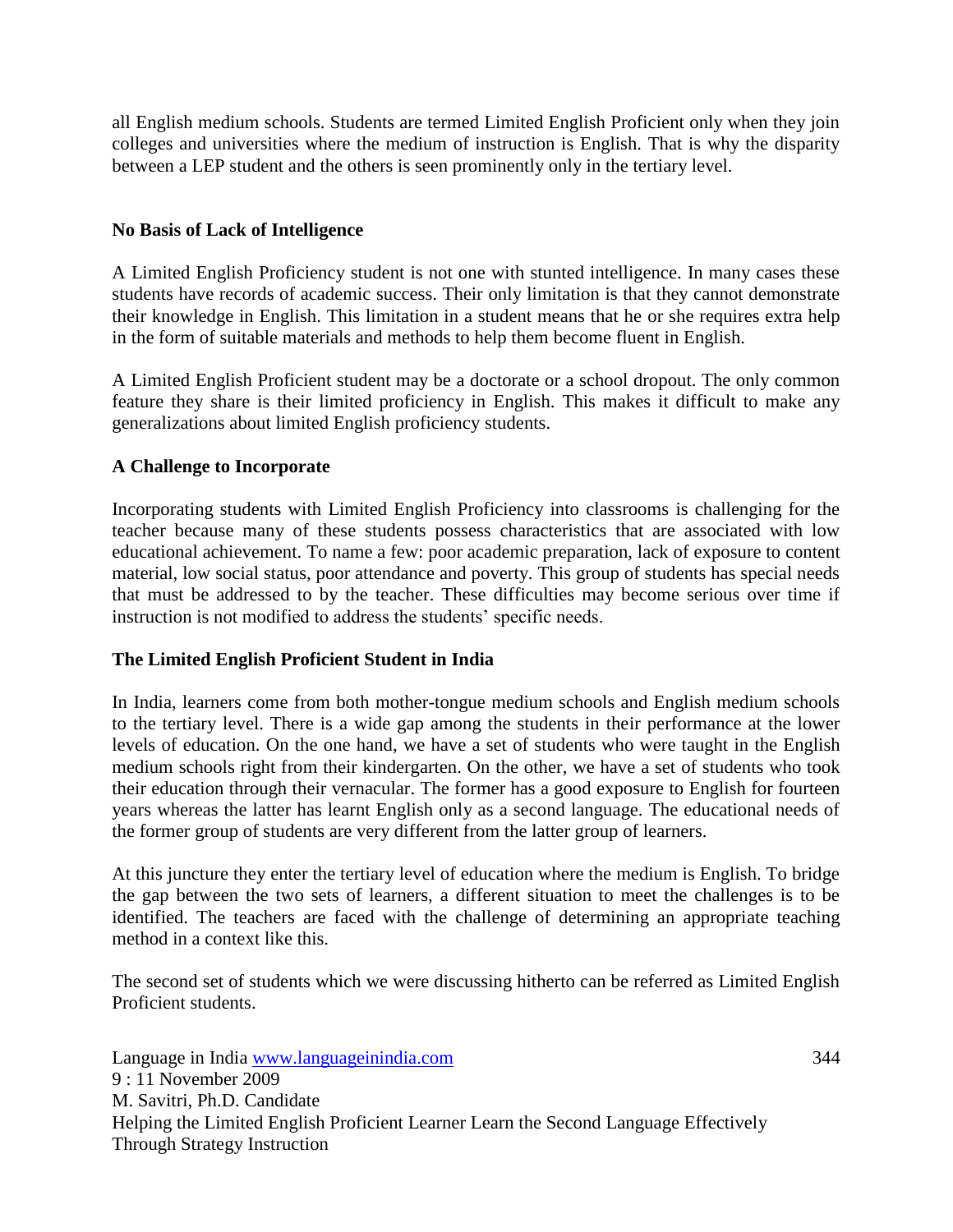#### **Second Language Teaching**

There is a shift, in recent years in Second Language Teaching, from the quest for the perfect teaching method to find out the methods on how successful teachers and learners can actually achieve their goals. This has led to the study of how successful learners approach learning, which in turn leads to the kind of strategies and cognitive processing they use in Second Language Acquisition. Second Language Teaching can benefit greatly by a study on the role of learning strategies in learning the second language. Instruction in Second Language Learning can be integrated with knowledge from research on learning strategies.

#### **Some Prevailing Views**

A prevailing view in language learning states that Second Language Acquisition occurs automatically, without any effort on the part of the learner. J. Michael O"Malley and Anna Uhl Chamot, 1990 in their "Learning Strategies in Second Language Acquisition" feel that this is a limited view of language learning. They wish to prefer to replace it with a view that language learning involves many conscious decisions at both the cognitive and metacognitive levels.

This paper expounds this view that active language learning involves many conscious decisions taken by the learner. The theoretical principles (Naiman et al., 1978) on learning strategies justify the need to practically study the learning strategies and work to develop them with our learners. The research findings on the role of learning strategies in Second Language Acquisition can be applied to English classrooms and help students become more effective and independent learners.

#### **The Goal: Increasing Autonomy**

Ultimately good language learning is about increasing autonomy. When the consciousness of the students is raised towards a more self-directed learning it means they understand how to learn and take more responsibility for their learning. When students take more responsibility, more learning occurs and both teachers and learners feel more successful. Learners' self-direction keeps growing as learners become more comfortable with the idea of their own responsibility. Rebecca Oxford (1990) remarks, that it is the self-directed students who gradually gain greater confidence, involvement and proficiency in their learning process. Conscious use of language learning strategies promote over all self-direction for learners.

#### **Applied Linguistics**

With an explosion in recent years in Second Language Acquisition research, a new science of applied language studies has grown up which specifically investigates language learning with the supposed intent of facilitating this process. Applied Linguists have sought to establish the way languages are learnt. They have much to say on what language is and how is it processed. Applied Linguistic research has continued to investigate the processes of Second Language

Language in India www.languageinindia.com 345 9 : 11 November 2009 M. Savitri, Ph.D. Candidate Helping the Limited English Proficient Learner Learn the Second Language Effectively Through Strategy Instruction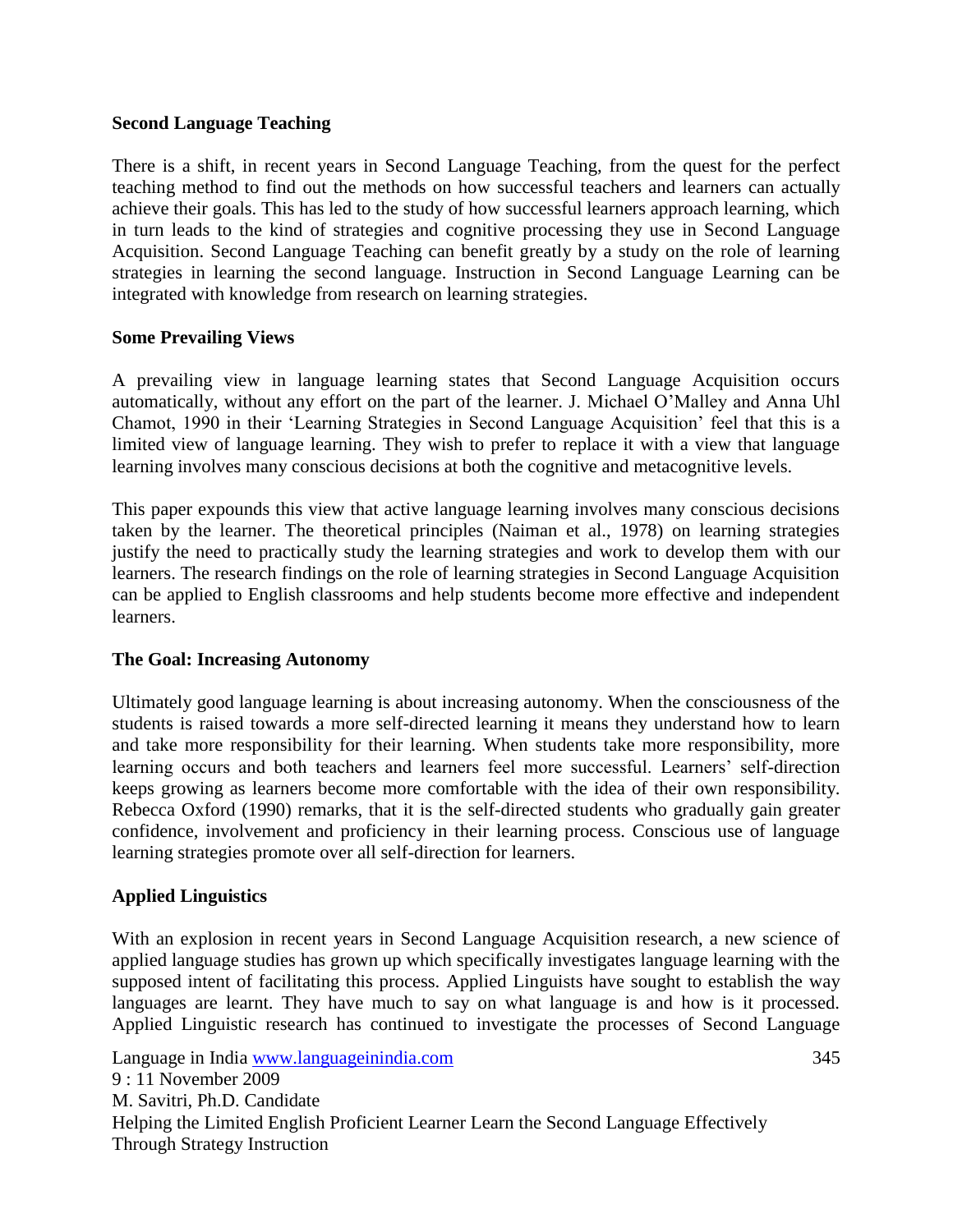Acquisition. The search is to understand what the successful language learner is doing so that teaching methods might be designed to facilitate rather than hinder the learning process.

## **Helping the Limited English Proficient Student**

This paper has analysed so far that if we instruct our students on "how to learn" we can raise the achievement of our students. Better methodological understanding of how successful learners learn, on the part of the teachers will result in improved teaching which in turn will result in improved learning. This will promote autonomous language learning.

We need to discover how languages are learnt so that we might know how best to teach them. The 'good language learner' (Rubin, 1976) research tradition tells us that what successful language learners do is not done by unsuccessful learners. If we can find out what good language learners do then we may tell the other learners to use the same methodology in order to improve their chances of success.

Training the others in these skills may seem easy but it is not actually so. It is not easy to know or find out what the good language learner is doing. He or she may not know it and even if they know it, they may not be able to express it to others. As, in much applied linguistic research and investigations into the process of Second Language Acquisition, we are mostly left to surmise the underlying process from the surface product.

This paper is an indication of how a teacher might shape learning from a strategy point of view and help the LEP student. This emphasis on 'learning to learn', by the learner rather than simply being taught is an approach to language learning from a different direction. Here the role of the teacher changes from teaching the language to teaching the student to learn the language.

#### **Conclusion**

It is unrealistic to assume that simply telling students about possible fruitful strategies will ensure that these pass into their repertoire and can be drawn on automatically. They need to be given an explicit training and reminders to use the strategies alongside a number of language tasks and materials likely to promote them. Once the learners are familiar with the concept of using strategies these scaffold can be removed. The teacher needs to consider the whole domain of learning strategies and what they imply for the theory and practice of modern-language teaching, before success could be accomplished.

#### **Reference**

1) Michael O"Malley and Anna Uhl Chamot, 1990, "Learning Strategies in Second Language Acquisition", Cambridge University Press: London,

Language in India www.languageinindia.com 346 9 : 11 November 2009 M. Savitri, Ph.D. Candidate Helping the Limited English Proficient Learner Learn the Second Language Effectively Through Strategy Instruction